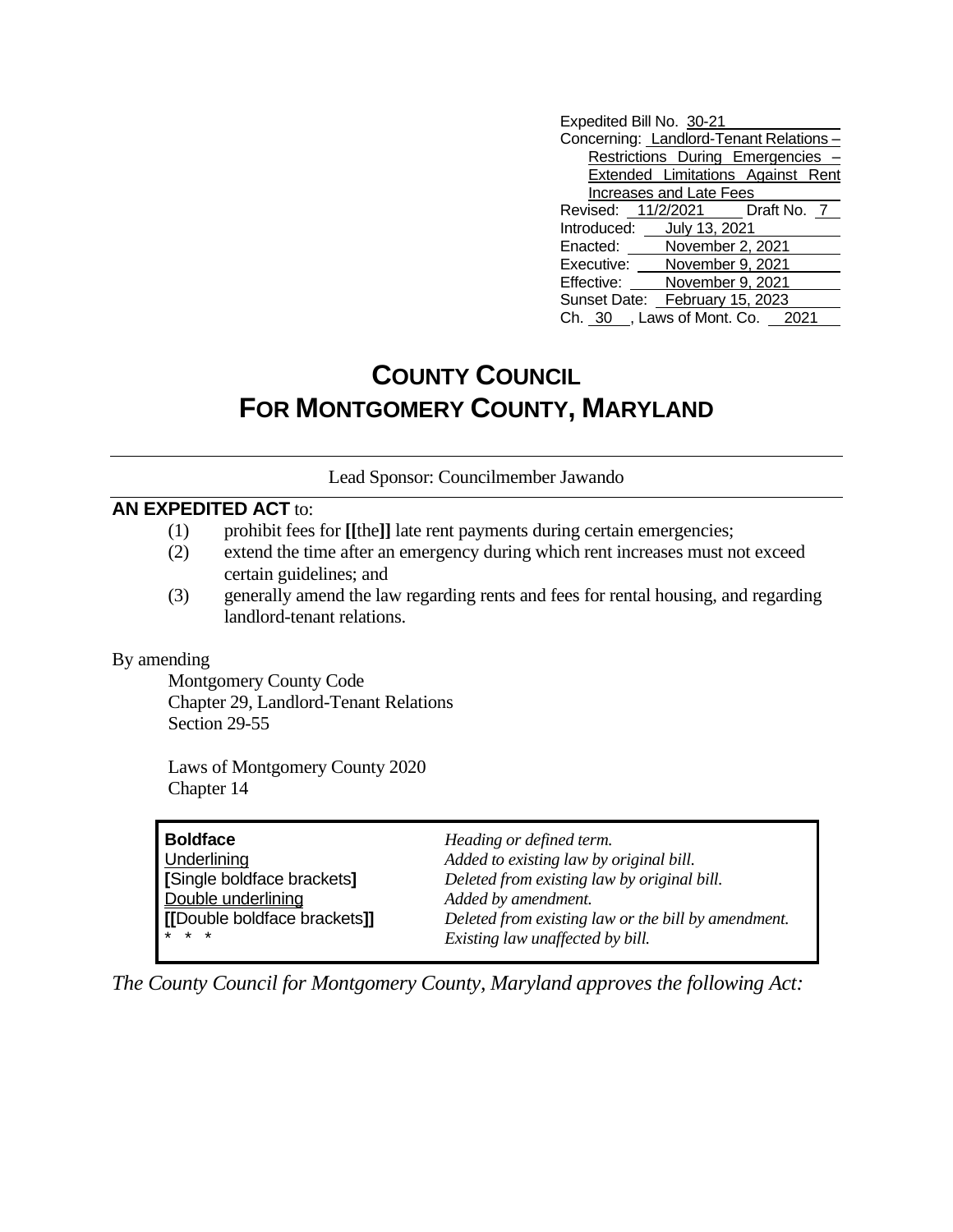**Sec. 1. Section 29-55 is amended as follows:**

 **29-55. Rent increases and late fees** [[**during**]] **following the COVID-19 state of emergency – prohibited.**

- (a) *Definitions*. In this Section, the following terms have the meanings indicated.
- *Emergency* means the catastrophic health emergency declared by the Governor of Maryland on March 5, 2020, as amended or extended by the Governor, under Section 14-3A-02 of the Public Safety Article of the Maryland Code.
- *Tenant* has the meaning stated in Section 29-1. Tenant includes an existing tenant. Tenant does not include a prospective tenant.
- (b) *Rent increases above guidelines – when prohibited*. A landlord must not increase a tenant's rent to an amount that exceeds the voluntary rent guidelines under Section 29-53 if:
- (1) the rent increase would take effect during **[[**an**]]** the emergency; or
- (2) notice of the rent increase does not comply with subsection (c) and 17 Section 29-54.
- (c) *Notices of rent adjustments*.
- (1) During **[[**an**]]** the emergency and **[[**within**]]** until **[[**August**]]** May 15, 2022 **[**90 days**] [[**1 year after the expiration of an emergency**]]**, a landlord must not notify a tenant of a rent increase if the increase would exceed the voluntary rent guidelines under Section 29-53.
- (2) If a landlord provided notice of a rent increase to a tenant prior to the emergency and the increase would exceed the voluntary rent guidelines under Section 29-53, the landlord must inform the 26 tenant in writing: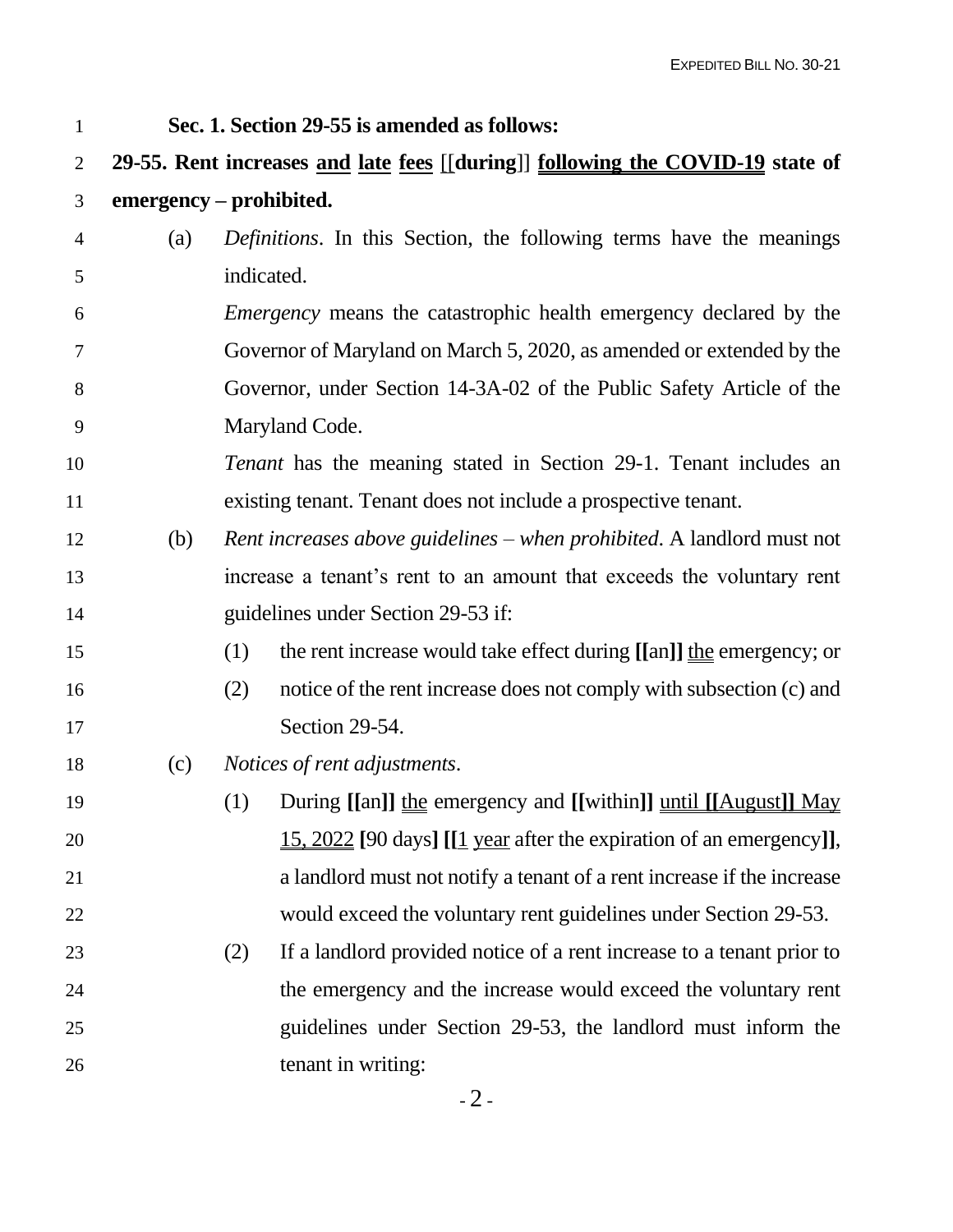EXPEDITED BILL NO. 30-21

| 27 |             |             | (A) | to disregard the notice; or                                                      |
|----|-------------|-------------|-----|----------------------------------------------------------------------------------|
| 28 |             |             | (B) | that the increase is amended to be less than or equal to the                     |
| 29 |             |             |     | voluntary rent guidelines under Section 29-53.                                   |
| 30 | (d)         |             |     | <u>Late fees – when prohibited. A landlord must not charge a fee to a tenant</u> |
| 31 |             |             |     | <u>for the nonpayment or late payment of rent due during [[an]] the</u>          |
| 32 |             |             |     | <u>emergency, or due [[within 1 year after the expiration of the emergency]]</u> |
| 33 |             |             |     | <u>between the expiration of the emergency and [[August]] May 15, 2022,</u>      |
| 34 |             |             |     | unless the landlord first provides to the tenant, in a form prescribed by the    |
| 35 |             | Director:   |     |                                                                                  |
| 36 |             | (1)         |     | a notification that the tenant may qualify for the waiver of late fees           |
| 37 |             |             |     | under subsection (e); and                                                        |
| 38 |             | (2)         |     | an [[application form]] attestation [[to apply]] for the tenant to               |
| 39 |             |             |     | [[apply for]] sign to receive the waiver.                                        |
|    |             |             |     |                                                                                  |
| 40 | $[(d)]$ (e) |             |     | A landlord must waive late fees for the nonpayment or late                       |
| 41 |             |             |     | payment of rent due during the emergency, or due between the expiration          |
| 42 |             |             |     | of the emergency and [[August]] May 15, 2022, if a tenant attests, in the        |
| 43 |             |             |     | application [[form]] prescribed by the Director under subsection (d), that       |
| 44 |             | the tenant: |     |                                                                                  |
| 45 |             | <u>(1)</u>  |     | has experienced a COVID-19 related financial hardship;                           |
| 46 |             | (2)         |     | has a gross household income at or below 50% of the area median                  |
| 47 |             |             |     | income for the previous 30 days, or for the 2020 tax year; and                   |
| 48 |             | $\Omega$    |     | has been a Montgomery County resident since August 2020 or                       |
| 49 |             |             |     | earlier <sup>[[</sup> ; and                                                      |
| 50 |             | (4)         |     | <u>owes \$1,000 or more to the landlord].</u>                                    |
| 51 | <u>(f)</u>  |             |     | <u>A landlord must not require proof of, or challenge the veracity of, a</u>     |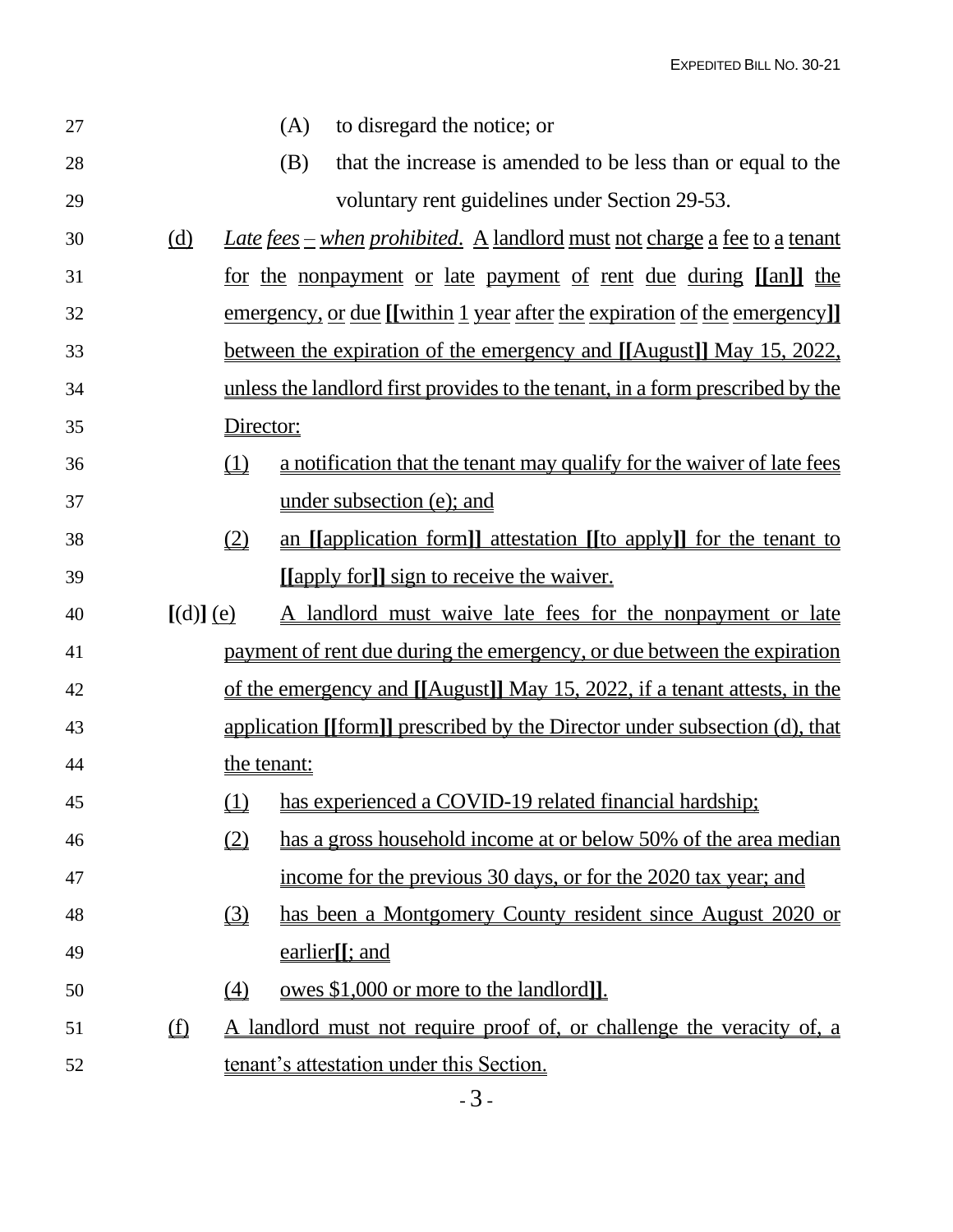(g) *Notice of expiration of emergency*. The Department must post on its website information about the requirements of this Section, including the date that **[[**an**]]** the emergency **[[**expires**]]** expired, and the date that **[[**is**]] [**90 days**] [[**1 year after the expiration of the emergency**]]** requirements under this section expire.

 **Sec. 2. Expedited Effective Date.** The Council declares that this legislation is necessary for the immediate protection of the public interest. This Act takes effect on the date on which it becomes law.

 **Sec. 3. Application of Late Fee Restrictions.** Section 22-55(d), added under section 1 of this Act: (1) applies to any uncollected late fee for rent that became due on or after the date of the emergency, including rent that became due on or after the date of the emergency and before the effective date of this Act; but (2) does not require a landlord to refund to a tenant any payment received by the landlord prior to the effective date of this Act.

# **Sec. 4. Section 3 of Chapter 14 of the Laws of Montgomery County 2020 is amended as follows:**

 Sec. 3. Sunset date. This Act must expire, and must have no further force or effect, upon **[**the 181st day**] [[**18 months following the expiration of the catastrophic health emergency declared by the Governor of Maryland on March 5, 2020, as amended or extended by the Governor**]]** February 15, 2023.